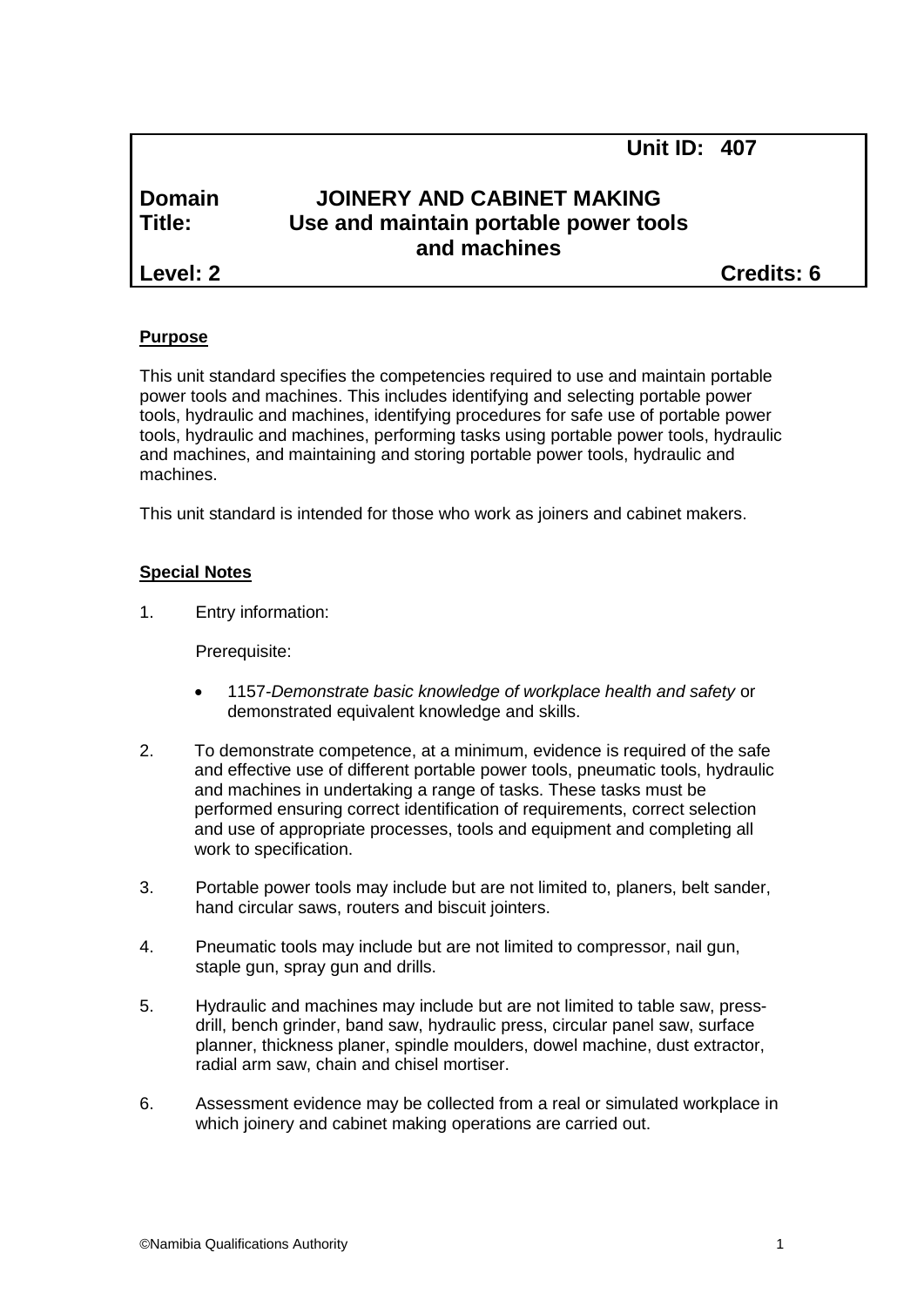- 7. All inspection, operation and maintenance procedures associated with the use of tools and equipment shall comply with manufacturers' and company guidelines, instructions, and reasonable flat rate time.
- 8. Regulations and legislation relevant to this unit standard include the following:
	- Labour Act No 11, 2007 as amended;
	- SABS 0400, NOSA, Local Authorities Act;
	- Occupational Health and Safety Regulations No. 18, 1997 and all subsequent amendments.

## **Quality Assurance Requirements**

This unit standard and others within this subfield may be awarded by institutions which meet the accreditation requirements set by the Namibia Qualifications Authority and the Namibia Training Authority and which comply with the national assessment and moderation requirements. Details of specific accreditation requirements and the national assessment arrangements are available from the Namibia Qualifications Authority on [www.namqa.org](http://www.namqa.org/) and the Namibia Training Authority on [www.nta.com.na.](http://www.nta.com.na/)

# **Elements and Performance Criteria**

## **Element 1: Identify and select portable power tools, hydraulic and machines**

## **Performance criteria**

- 1.1 Portable power tools, machines and pneumatic tools are identified.
- 1.2 Functions and limitations of portable power tools, pneumatic tools, hydraulic and machines are identified.
- 1.3 Parts and accessories of portable power tools, pneumatic tools, hydraulic and machines are identified.
- 1.4 Portable power tools, pneumatic tools, hydraulic and machines are selected consistent with job requirements.

## **Element 2: Identify procedures for safe use of portable power tools, hydraulic and machines**

## **Performance criteria**

- 2.1 Hazards associated with electrical and compressed air is identified.
- 2.2 Procedures for safe use of portable power tools, pneumatic tools and machines are explained.

## **Element 3: Perform tasks using portable power tools, hydraulic and machines**

## **Performance criteria**